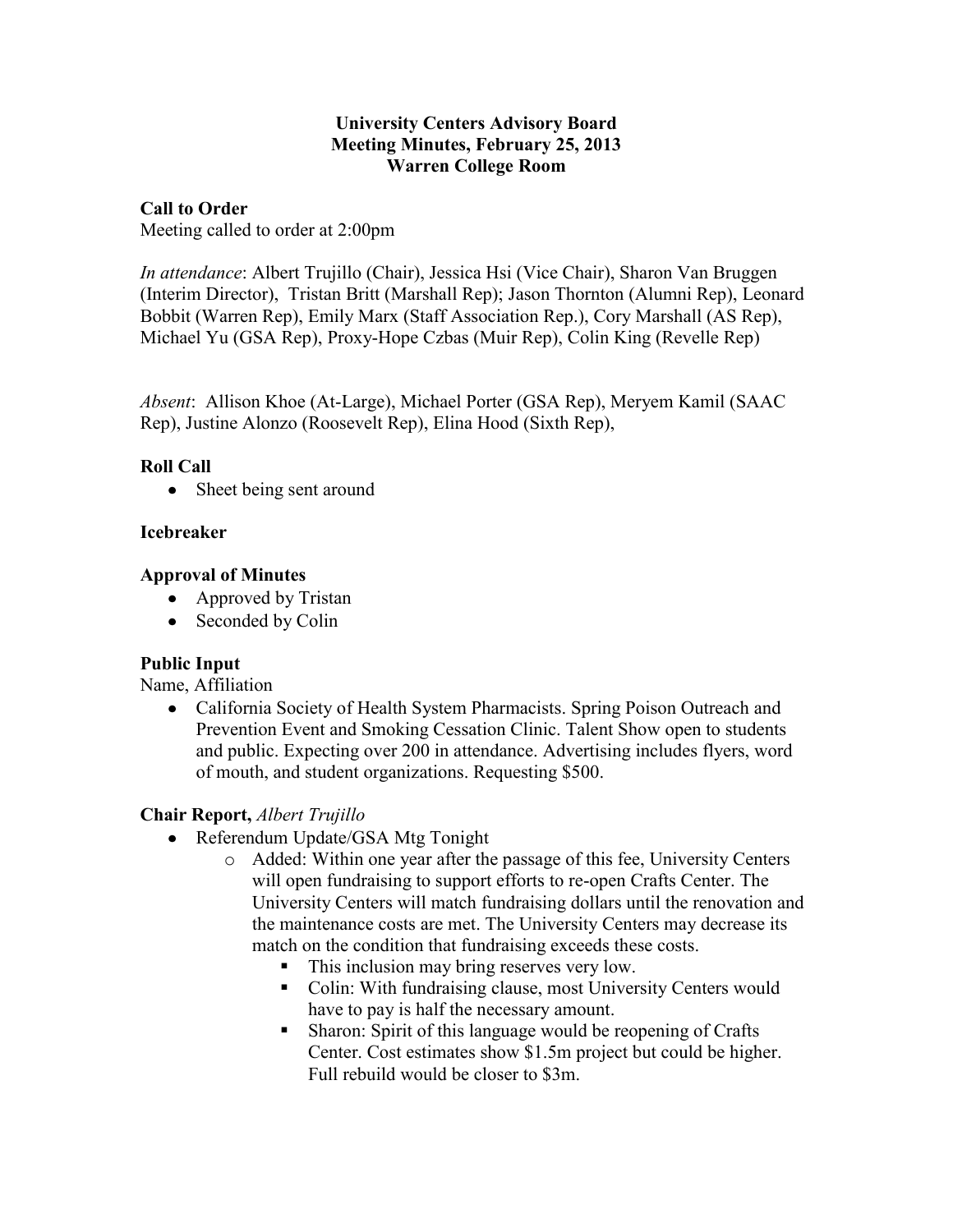- $\blacksquare$  Michael Yu: If fundraising plus 1:1 matching is not met, what happens to fundraising?
- Sharon: University will not open fundraising until project is determined feasible.
- **EXECUTE:** Leonard: Language seems clear that there needs to be 1:1 matching. Adding this makes it transparent that UCAB is considering Crafts Center.
- Colin: Will there be a date cap for fundraising efforts?
- Tristan: Why is a fundraising effort needed if it's already in the model? And why would that be an issue for reserves?
	- $\bullet$ Sharon: Model gives currently low estimate. Community users use it twice as much as student users. Fundraising option comes in because of community involvement in Crafts Center. Money would have to be pulled from existing fund/reserves and would be built back up over time.
- Albert: Will be meeting with people from Crafts Center to discuss potential fundraising period.
- o No portion of UCEN budget shall be used for system-wide administrative costs or calculation of ASSA tax.
	- Sharon: Student fees currently do not go in to ASSA tax, but concern that it does come from retail fees, but this would exclude ASSA tax completely.
- o A.S. changed "specifically to" to "geared to" in regards to putting on graduate student events by University Centers.
- Coops Update
	- o Coops positive towards rent structure presented last week.
	- o Tristan: Have we looked in to other coops rent structure?
		- Leonard: Information could be useful, but shouldn't take away from what we are doing.
		- **Michael Yu: Coop structure varies differently between other** universities.
- At-Large Positions
	- $\circ$  Two interviews last week. One more interview at 2pm in  $6<sup>th</sup>$  College room Tuesday. Decision will be made by next Monday.

# **Vice-Chair Report,** *Jessica His*

- Space Allocation
	- o Fireside Lounge meeting at 5pm.
	- o Proposed timeline: Applications released first week of Spring and fill them out by week 2. Two weeks to review the applications and allocate the space during week 5. And post results by week 6. Deadline for appeal submissions at end of week 6. Two weeks to review appeals. Would want student orgs to move out by weekend of Week 9. Deadline for returning keys by Week 10.